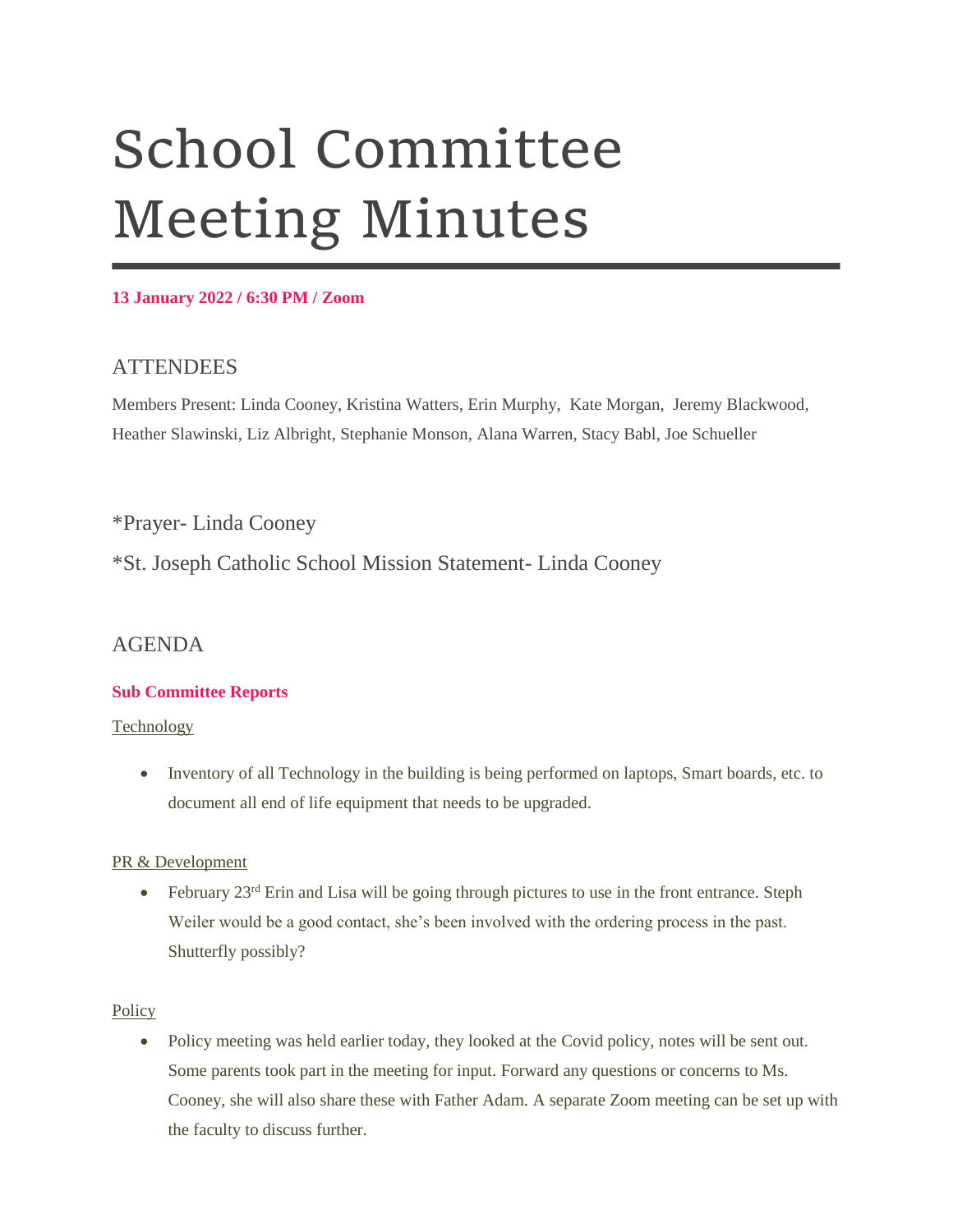#### Planning

 Briefly discussed the plans for next year's Lunch Program. We don't currently know who will take over.

#### Budget

- Request for \$50 raise in tuition for next year was sent to the Finance Committee and accepted. St. Joe's remains one of the less expensive Catholic schools in the area.
- The Budget has not started yet, usually it's ready by March or April. They are in the process of gathering info from the faculty on things needed for next year as well as the curriculum to include in the Budget.
- Inventory of all Technology in the building is being performed on laptops, Smart boards, etc. Timeline of end of life upgrades will be referenced. Anything that is due for an upgrade will also be added to the Budget.

#### Principal Report

•The Christmas Program went very well. The fifth grade did an outstanding job. We had a few students that were out sick or away and they returned knowing their parts. A special thank you to Mrs. Bezak, Kate and JJ.

•I sent out an email to the School Committee members and all the members that did replied agreed with proposing a \$50 increase per student for tuition. I will let the Parish finance Committee know this and hopefully we have their approval.

•The registration process for students enrolled at St. Joseph will start on January 31st.

•I do set a deadline for this because I have already received some calls from interested K3 & K4 parents. •The budget process has not started yet. The final school budget is usually approved in late March or early April.

•I have asked the faculty to start thinking about curricular needs for next year.

•I met with Tony from ETA and Julie and we discussed our present inventory of all technology in the building (SMARTboard, Chromebooks, iPads, laptops etc.)

•We have identified the timeline that these items will need to be updated.

•We have grant funds that can be used for these items. We have prioritize what needs to be replaced and will be accomplishing that before the May deadline to spend these funds.

•The teachers had an in-service day on January 3rd. This day was spent on Catholic Formation through the Sustaining the Mission program and a book discussion with Level three teachers. It was a great way to start the New Year! Cathy Rakers will be working with the entire faculty on various topics dealing with our Catholic formation.

•CSW Plans- we have decided to delay the Bowling field Trip and are hoping to have it in early spring. •Many activities are planned and the schedule will be going out next week.

•We have an Open house scheduled for new and perspective families only. My class sizes are large enough that we really won't be accepting new students in many of the grade levels except K3 and K4. •The John Hochhaus Forensics Tournament is scheduled for Sunday, January 30th.

•The Middle School students are beginning to sign-up for parts for the Middle School Play. The tryouts will be taking place in the coming weeks. The play is Little Mermaid.

•Covid Update: we had a few families that had Covid over the Christmas break but they did not return to school until their quarantine was over.